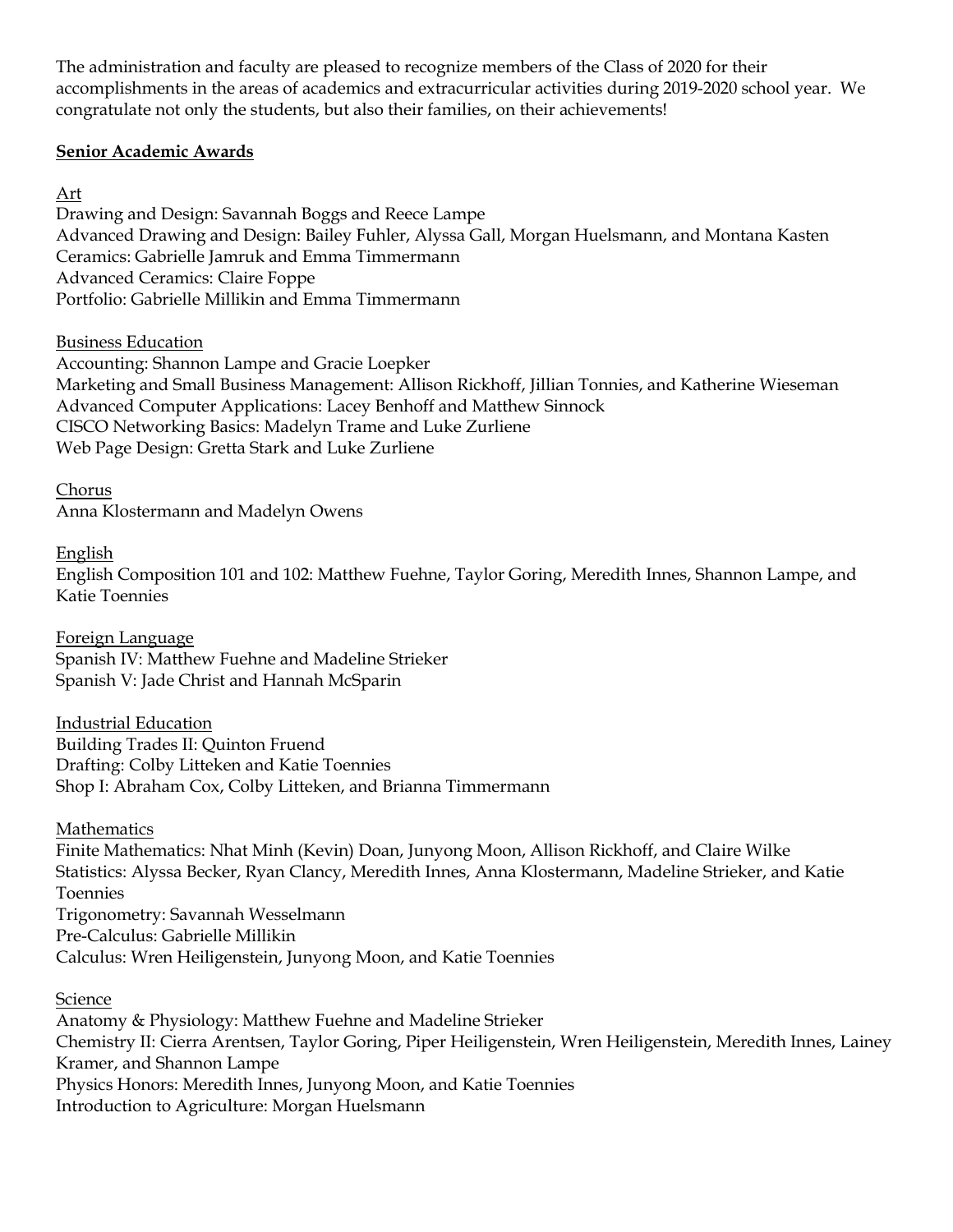Social Studies American History: Ai Tran Kha (Ashley) Nguyen Current World Issues: Riley Kohnen Early Childhood Education 111 (Child Development): Madelyn Owens Global Studies: Matthew Sinnock and Luke Zurliene Psychology 100 (Human Lifespan Growth and Development): Katie Toennies Psychology 101 (Introduction to Psychology): Jade Christ

### **Theology**

Youth Faith Formation (PSR) Catechists: Matthew Fuehne and Hannah McSparin Theology IV: Alyssa Becker, Kyle Billhartz, Piper Heiligenstein, Wren Heiligenstein, Morgan Huelsmann, Anna Klostermann, Lainey Kramer, Bennet Krebs, Shannon Lampe, Gracie Loepker (2), Gabrielle Millikin, Jacob Schadegg, Gretta Stark, Madeline Strieker, Katie Toennies, and Madelyn Trame

# **Senior National Honor Society Members and Academic Letter Recipients**

The following seniors, all members of National Honor Society, earned academic letters during their academic career (the number indicates the number of years for which a letter was earned): Cierra Arentsen 1, Alyssa Becker 3, Kyle Billhartz 3, Savannah Boggs 1, Ryan Clancy 1, Abraham Cox 1, Matthew Fuehne 3, Alyssa Gall 2, Tanner Gerdes 1, Taylor Goring 3, Piper Heiligenstein 3, Wren Heiligenstein 3, Morgan Huelsmann 1, Nickolas Hummert 3, Meredith Innes 3, Gabrielle Jamruk 1, Quinn Jansen 1, Benjamin Kassen 3, Anna Klostermann 3, Lainey Kramer 3, Bennet Krebs 2, Bradyn Kuhl 2, Reece Lampe 2, Shannon Lampe 3, Gracie Loepker 2, Hannah McSparin 1, Gabrielle Millikin 2, Junyong Moon 1, Faith Rackers 3, Allison Rickhoff 2, Jacob Schadegg 2, Madeleine Schlimme 3, Troy Schroeder 2, Matthew Sinnock 3, Gretta Stark 3, Andrew Stevenson 2, Madeline Strieker 2, Rylee Sudholt 2, Katie Toennies 3, Jillian Tonnies 2, Madelyn Trame 2, Connor Vogel 2, Austin Voss 2, Savannah Wesselmann 2, Katherine Wieseman 2, Jacey Wieter 3, Claire Wilke 2, Xintong (Aien) Yu 2, and Caleb Zurliene 2.

To attain membership in National Honor Society, students must possess a 3.6 cumulative GPA (4.0 scale). In addition, to earn a letter for academics, students must possess the following cumulative GPA (4.0 scale): seniors 3.6, juniors 3.8, and sophomores 4.0. (Freshmen are ineligible.)

# **Senior Extracurricular Activities Awards**

Fall Play: Anna Klostermann, Colby Litteken, and Savannah Wesselmann

FBLA (Future Business Leaders of America): Grace Rapp and Matthew Sinnock

*Lance* Newspaper: Anna Klostermann

Liturgical Music Group: Taylor Goring and Hannah McSparin

National Honor Society: Matthew Fuehne (president), Meredith Innes (secretary), Faith Rackers (vice president), and Katherine Wieseman (treasurer)

St. Vincent DePaul Society: Alyssa Becker, Taylor Goring, Morgan Huelsmann, Sophia Kenow, Hannah McSparin, Grace Rapp, Savannah Wesselmann, and Katherine Wieseman

Scholar Bowl: Anna Klostermann and Luke Zurliene

Spanish Club: Jade Christ and Hannah McSparin

Spring Musical: Matthew Fuehne, Nathan Huelsmann, and Madelyn Owens